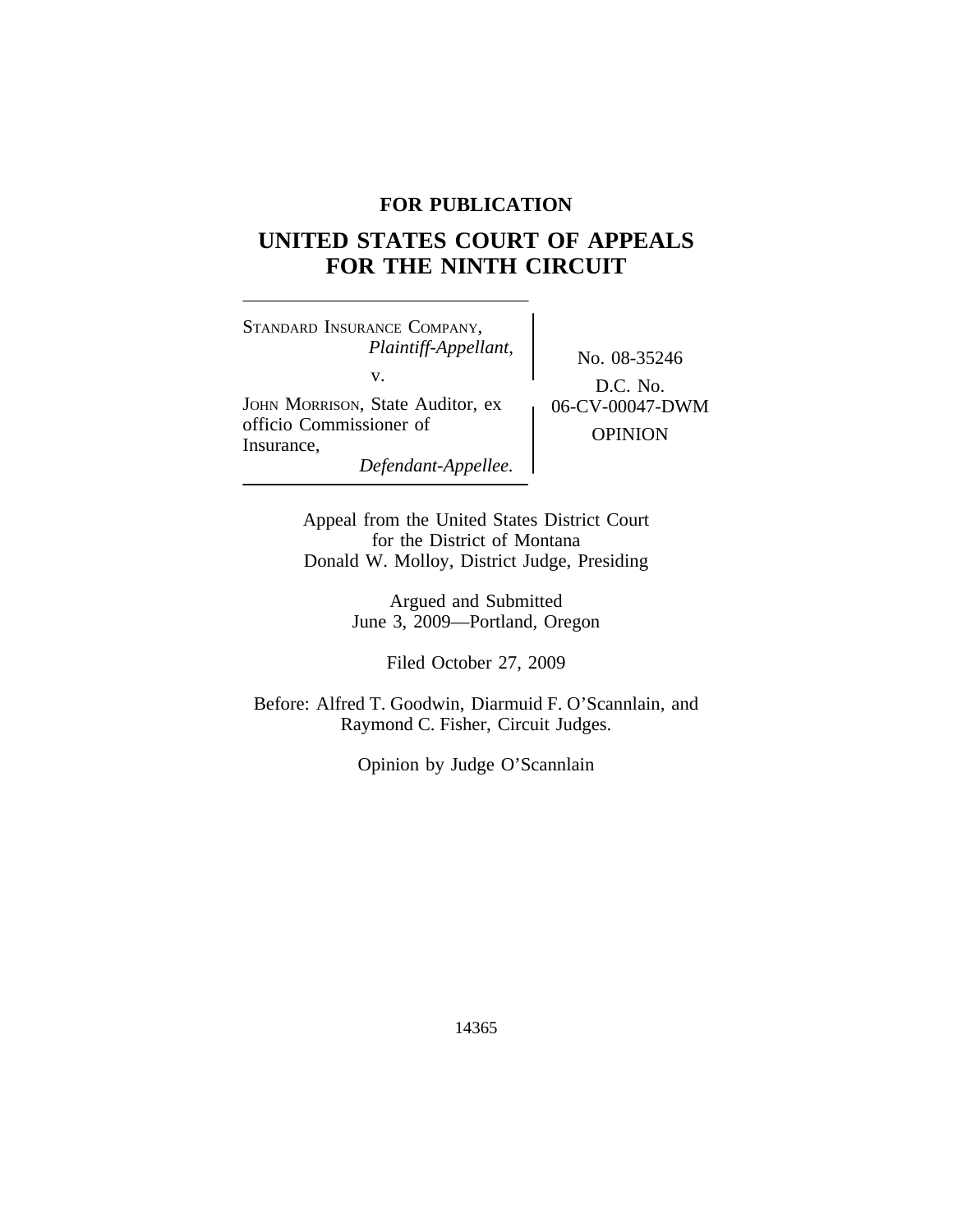# **COUNSEL**

Meir Feder, Jones Day, LLP, New York, New York, argued the cause for the plaintiff-appellant and filed the briefs. Phineas E. Leahey, Shawn Hanson, Katherine Ritchey, and Lara Kollios were also on the briefs.

James G. Hunt, Hunt Law Firm, Helena, Montana, argued the cause for the defendant-appellee and filed the briefs.

Jeremiah J. Morgan, Bryan Cave, LLP, Kansas City, Missouri, filed a brief on behalf of amici curiae National Association of Insurance Commissioners.

Mary Ellen Signorille, AARP Foundation Litigation, Washington, DC, filed a brief on behalf of amici curiae AARP. Melvin R. Radowitz, AARP, was also on the brief.

#### **OPINION**

O'SCANNLAIN, Circuit Judge:

We must decide whether a state's practice of disapproving insurance policies with clauses vesting discretion in insurers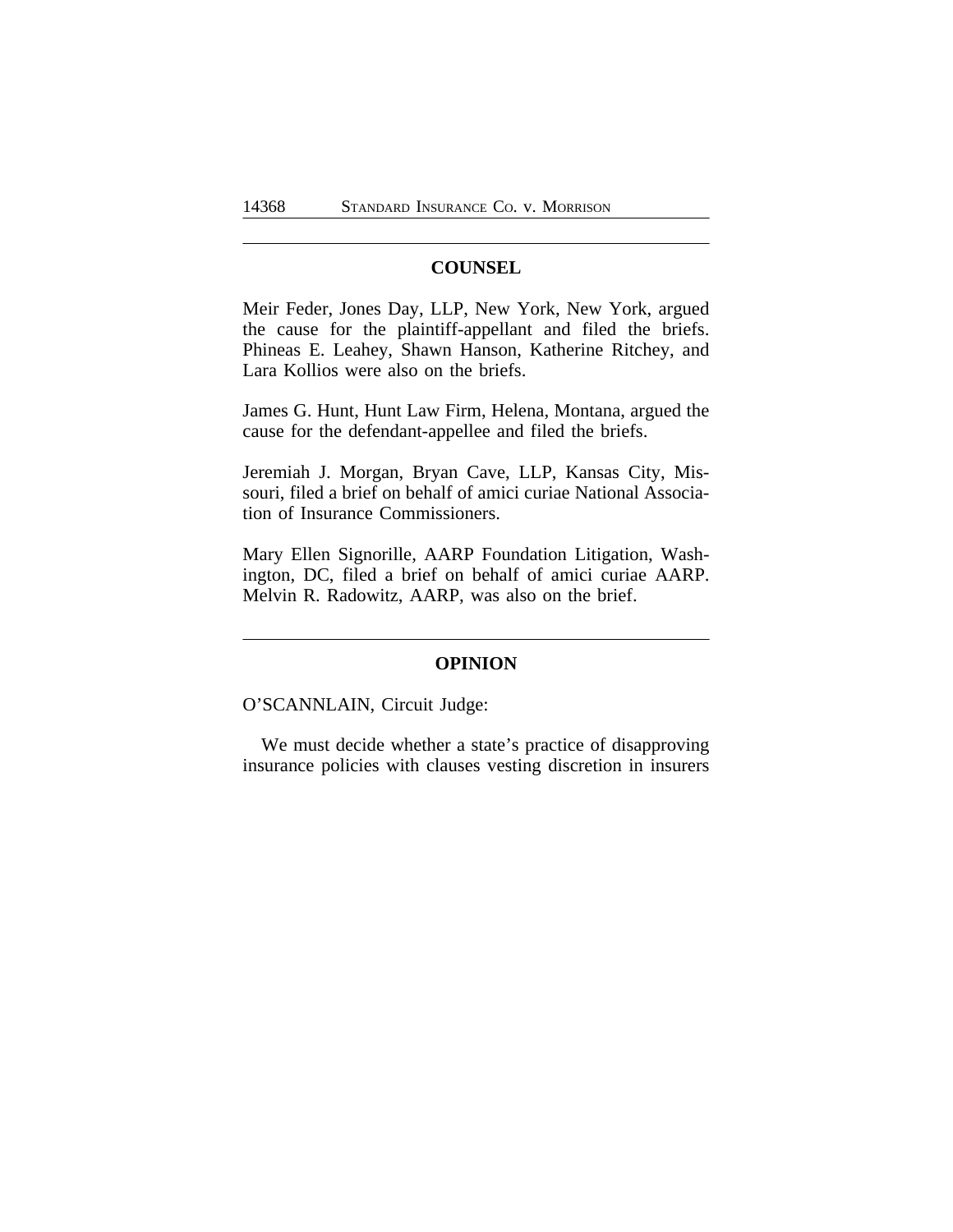runs afoul of the Employee Retirement Income Security Act of 1974.

# I

# A

Montana requires its commissioner of insurance to "disapprove any [insurance] form . . . if the form . . . contains . . . any inconsistent, ambiguous, or misleading clauses or exceptions and conditions which deceptively affect the risk purported to be assumed in the general coverage of the contract . . . ." Mont. Code Ann. § 33-1-502. John Morrison, who is commissioner by virtue of being state auditor, has announced that this statute requires him to disapprove any insurance contract containing a so-called "discretionary clause." He has consistently disapproved such policy forms. We will call this his "practice," as there is no specific Montana law forbidding discretionary clauses.

Under the Employee Retirement Income Security Act of 1974 ("ERISA"), insureds who believe they have been wrongfully denied benefits may sue in federal court. The court determines the standard of review by checking for the presence of a discretionary clause. Such a clause might read: "Insurer has full discretion and authority to determine the benefits and amounts payable [as well as] to construe and interpret all terms and provisions of the plan." If an insurance contract has a discretionary clause, the decisions of the insurance company are reviewed under an abuse of discretion standard. Absent a discretionary clause, review is de novo. *Firestone Tire & Rubber Co. v. Bruch*, 489 U.S. 101, 111 (1989).

Discretionary clauses are controversial. The National Association of Insurance Commissioners ("NAIC") opposes their use, arguing that a ban on such clauses would mitigate the conflict of interest present when the claims adjudicator also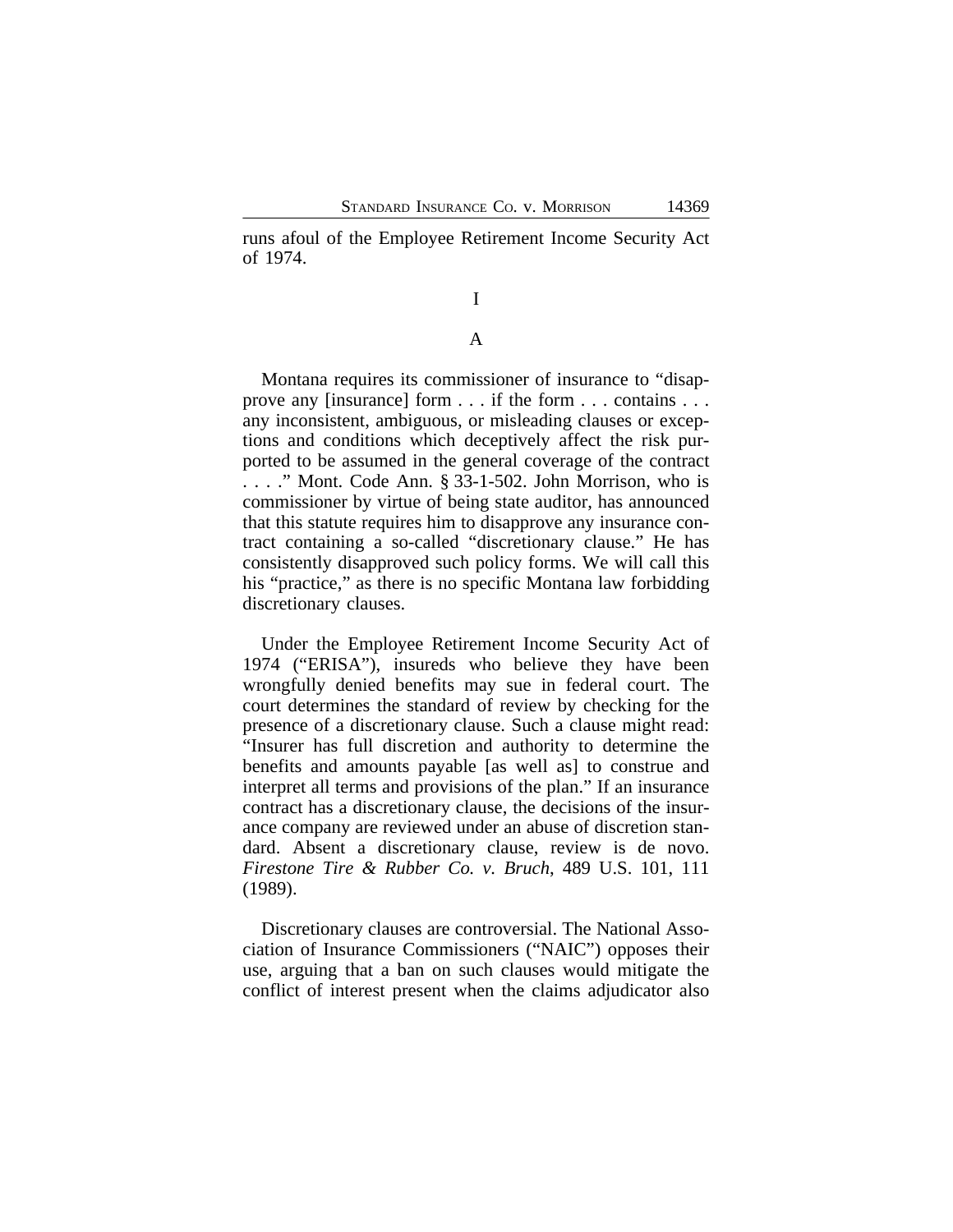pays the benefit. The use of discretionary clauses, according to NAIC, may result in insurers engaging in inappropriate claim practices and relying on the discretionary clause as a shield. *See also* John H. Langbein, *Trust Law as Regulatory Law: The Unum/Provident Scandal and Judicial Review of Benefit Denials under ERISA*, 101 Nw. U. L. Rev. 1315, 1316 (2007) ("As regards Unum's ERISA-governed policies, Unum's program of bad faith benefit denials was all but invited by an ill-considered passage in . . . *Firestone Tire* . . . which allows ERISA plan sponsors to impose self-serving terms that severely restrict the ability of a reviewing court to correct a wrongful benefit denial."). According to NAIC, as of 2008, a dozen states had limited or barred the use of discretionary clauses in at least some form of insurance.

Insurers and other supporters of discretionary clauses argue they keep insurance costs manageable. They assert that more cases will be filed in the absence of a discretionary clause and that the wide ranging nature of de novo review will lead to increased per-case costs as well. Failure to control litigation costs, they suggest, will discourage employers from offering employee benefit programs in the first place. *See*, *e.g., Metro. Life Ins. Co. v. Glenn*, 128 S. Ct. 2343, 2353 (2008) (Roberts, C.J., concurring in part and concurring in the judgment) ("Ensuring that reviewing courts respect the discretionary authority conferred on ERISA fiduciaries encourages employers to provide medical and retirement benefits to their employees through ERISA-governed plans—something they are not required to do.").

Standard Insurance Company ("Standard") duly applied to Morrison for approval of its proposed disability insurance forms which contained discretionary clauses; Morrison denied the request. Standard responded by suing in district court, arguing that the subject is preempted by ERISA. The district court granted the Commissioner summary judgment, and Standard timely appeals.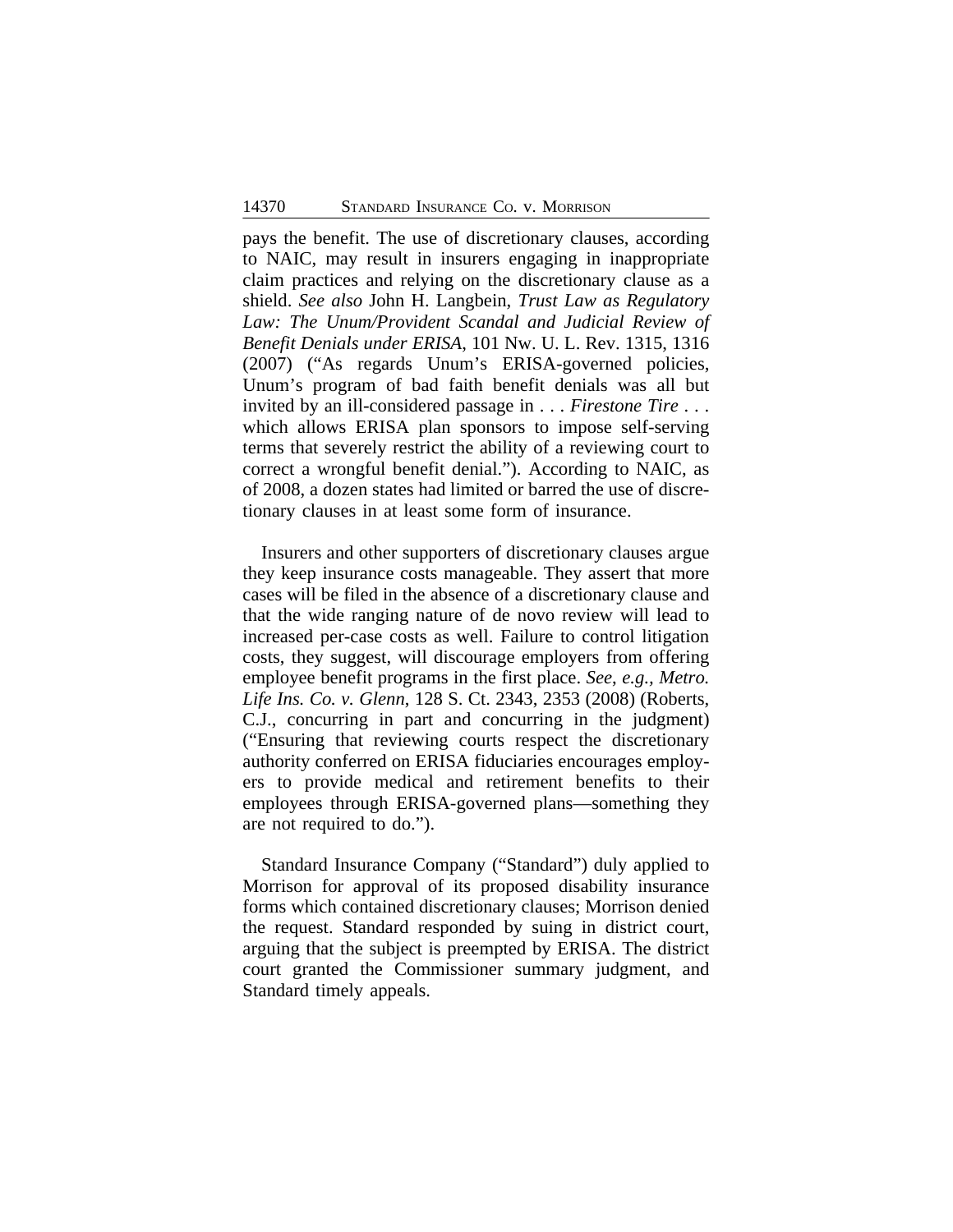B

**[1]** With certain exceptions, ERISA preempts "any and all State laws insofar as they may now or hereafter relate to any [covered] employee benefit plan." 29 U.S.C. § 1144(a). Relevant here, the so-called savings clause saves from preemption "any law of any State which regulates insurance, banking, or securities." *Id.* § 1144(b)(2)(A). Thus, while ERISA has broad preemptive force, its "saving clause then reclaims a substantial amount of ground." *Rush Prudential HMO, Inc. v. Moran*, 536 U.S. 355, 364 (2002). As the Supreme Court has stated, the tension between the broad preemption and the savings clause is marked:

The unhelpful drafting of these antiphonal clauses occupies a substantial share of this Court's time. In trying to extrapolate congressional intent in a case like this, when congressional language seems simultaneously to preempt everything and hardly anything, we have no choice but to temper the assumption that the ordinary meaning . . . accurately expresses the legislative purpose with the qualification that the historic police powers of the States were not [meant] to be superseded by the Federal Act unless that was the clear and manifest purpose of Congress.

*Id.* at 364-65 (internal quotation marks and citations omitted).

Federal courts have interpreted ERISA as directing them to make substantive law as well. *See Firestone Tire*, 489 U.S. at 110 ("[C]ourts are to develop a federal common law of rights and obligations under ERISA-regulated plans." (internal quotation marks omitted)). In doing so, "we are guided by principles of trust law." *Id.* at 111.

**[2]** Is Commissioner Morrison's practice of denying approval to insurance forms with discretionary clauses pre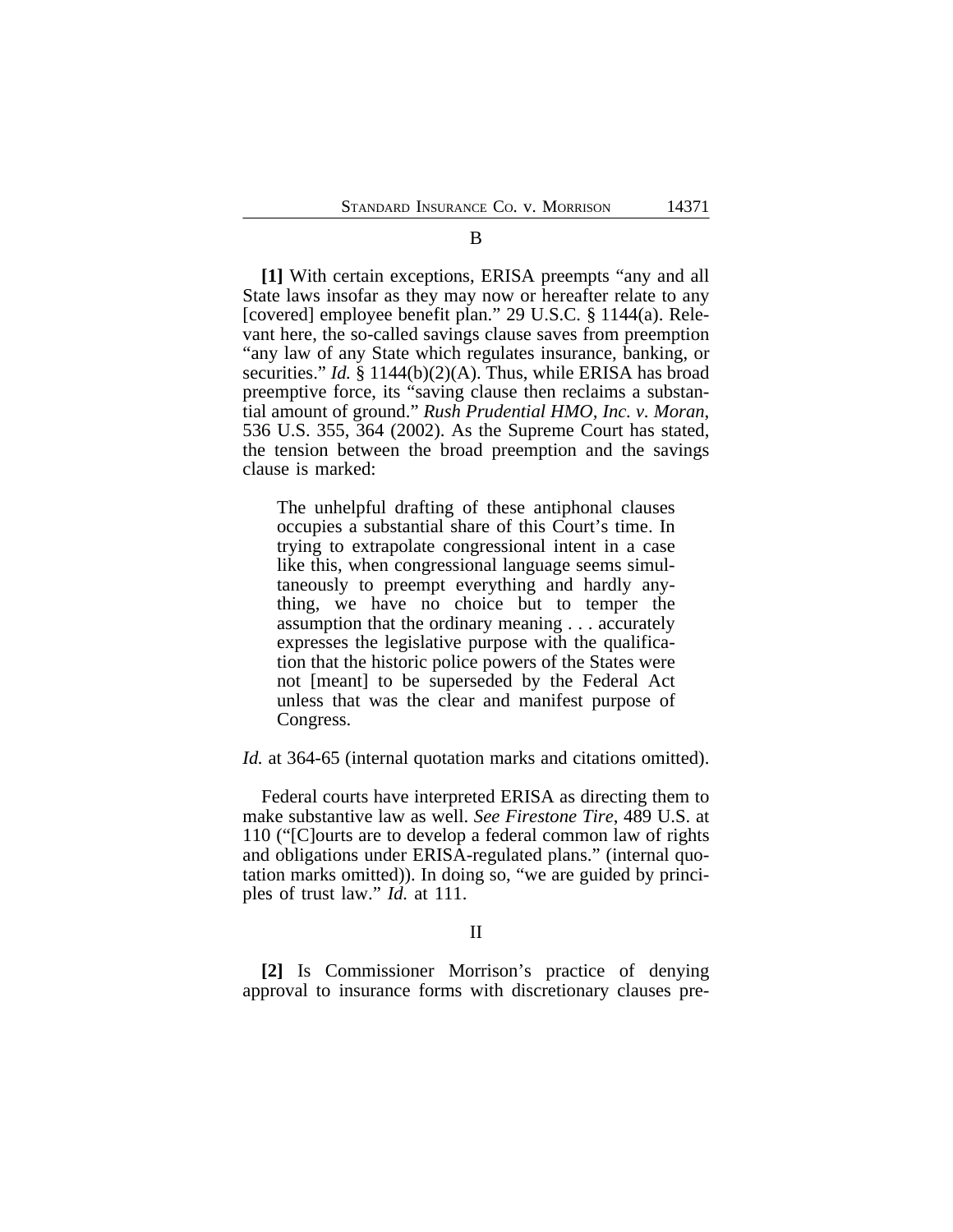empted by ERISA? Here, no one disputes that Commissioner Morrison's practice "relate[s] to any [covered] employee benefit plan." 29 U.S.C. § 1144(a). It is thus preempted unless preserved by the savings clause. To fall under the savings clause, a regulation must satisfy a two-part test laid out in *Kentucky Ass'n of Health Plans, Inc. v. Miller*, 538 U.S. 329, 342 (2003). "First, the state law must be specifically directed toward entities engaged in insurance." *Id.* Also, it "must substantially affect the risk pooling arrangement between the insurer and the insured." *Id.* We now turn to those two prongs.

A

# 1

**[3]** Standard asserts initially that Morrison's practice of disapproving discretionary clauses is not specifically directed at insurance companies because it is instead directed at ERISA plans and procedures. Unfortunately for Standard, ERISA plans are a form of insurance, and the practice regulates insurance companies by limiting what they can and cannot include in their insurance policies.<sup>1</sup> It is well-established that a law which regulates what terms insurance companies can place in their policies regulates insurance companies. *See*, *e.g., Kentucky Ass'n*, 538 U.S. at 337 (citing *Rush Prudential*, 536 U.S. at 355); *UNUM Life Ins. Co. of Am. v. Ward*, 526 U.S. 358 (1999) (upholding a rule that required insurers to demonstrate prejudice before denying untimely claims); *Metropolitan Life Ins. Co. v. Massachusetts*, 471 U.S. 724 (1985) (upholding Massachusetts rule dictating a minimum amount of mental

**<sup>1</sup>**Furthermore, there is no evidence in the record to suggest that Morrison would allow any insurance company to issue forms containing "misleading . . . conditions which deceptively affect the risk purported to be assumed in the general coverage of the contract." Mont. Code Ann. § 33- 1-502. Although the impact of the Commissioner's refusal to approve discretionary clauses is felt by the ERISA subsegment of the insurance market, his powers are part of a larger regulation of allegedly unfair and misleading practices in the insurance industry as a whole.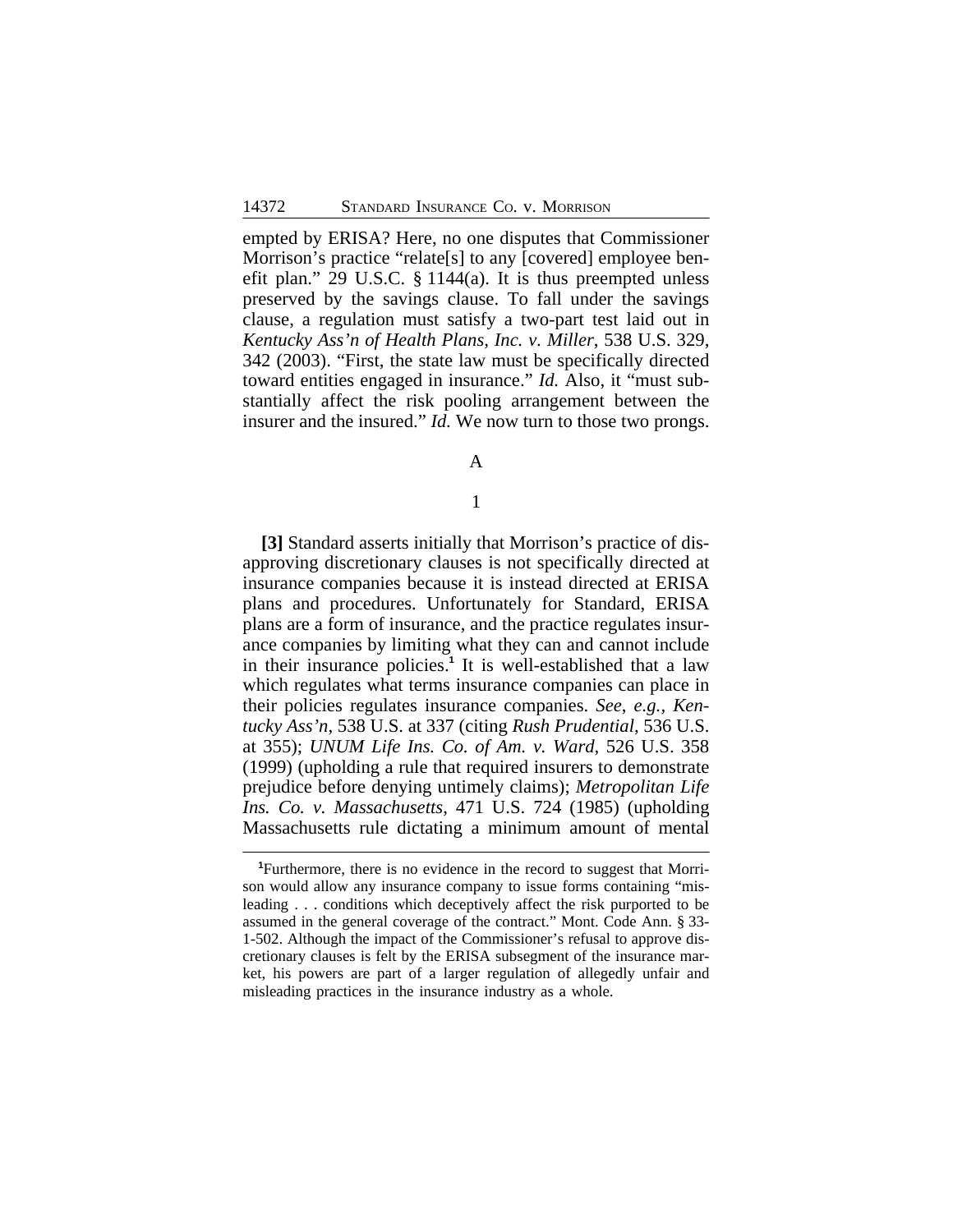health coverage in medical insurance plans). That an insurance rule has an effect on third parties does not disqualify it from being a regulation of insurance. *See Kentucky Ass'n*, 538 U.S. at 337 (noting that the regulation in question would change the options open to third parties but holding that this did not alter the nature of the regulation).

**[4]** We agree with the Sixth Circuit's decision in *American Council of Life Insurers v. Ross*, 558 F.3d 600 (6th Cir. 2009). In that case, the Sixth Circuit confronted a Michigan prohibition on discretionary clauses. It concluded, as we do, that "[g]iven that the rules impose conditions only on an insurer's right to engage in the business of insurance in [the state,]... the rules are directed toward entities engaged in the business of insurance." *Id.* at 605.

2

Standard next argues that the practice is not specifically directed at insurers because it merely applies "laws of general application that have some bearing on insurers." *Kentucky Ass'n*, 538 U.S. at 334. To Standard, the practice is nothing more than an attempt to apply the common-law rule that contracts are interpreted against their drafter.

The cases Standard offers in support involve basic common-law rules which were applied to a wide variety of contracts. For instance, in *Pilot Life Insurance Co. v. Dedeaux,* 481 U.S. 41, 48-49 (1987), the Supreme Court found suits for "tortious breach of contract" or "the Mississippi law of bad faith" preempted under ERISA. The Court looked to "common-sense" to determine whether the state law was merely general in application, noting that the law applied to any insurance contract in the state and allowed for punitive damages. *Id.* at 50. The court observed that the law of bad faith was "no more 'integral' to the insurer-insured relationship than any State's general contract law is integral to a contract made in that State." *Id.* at 51. Finally, the law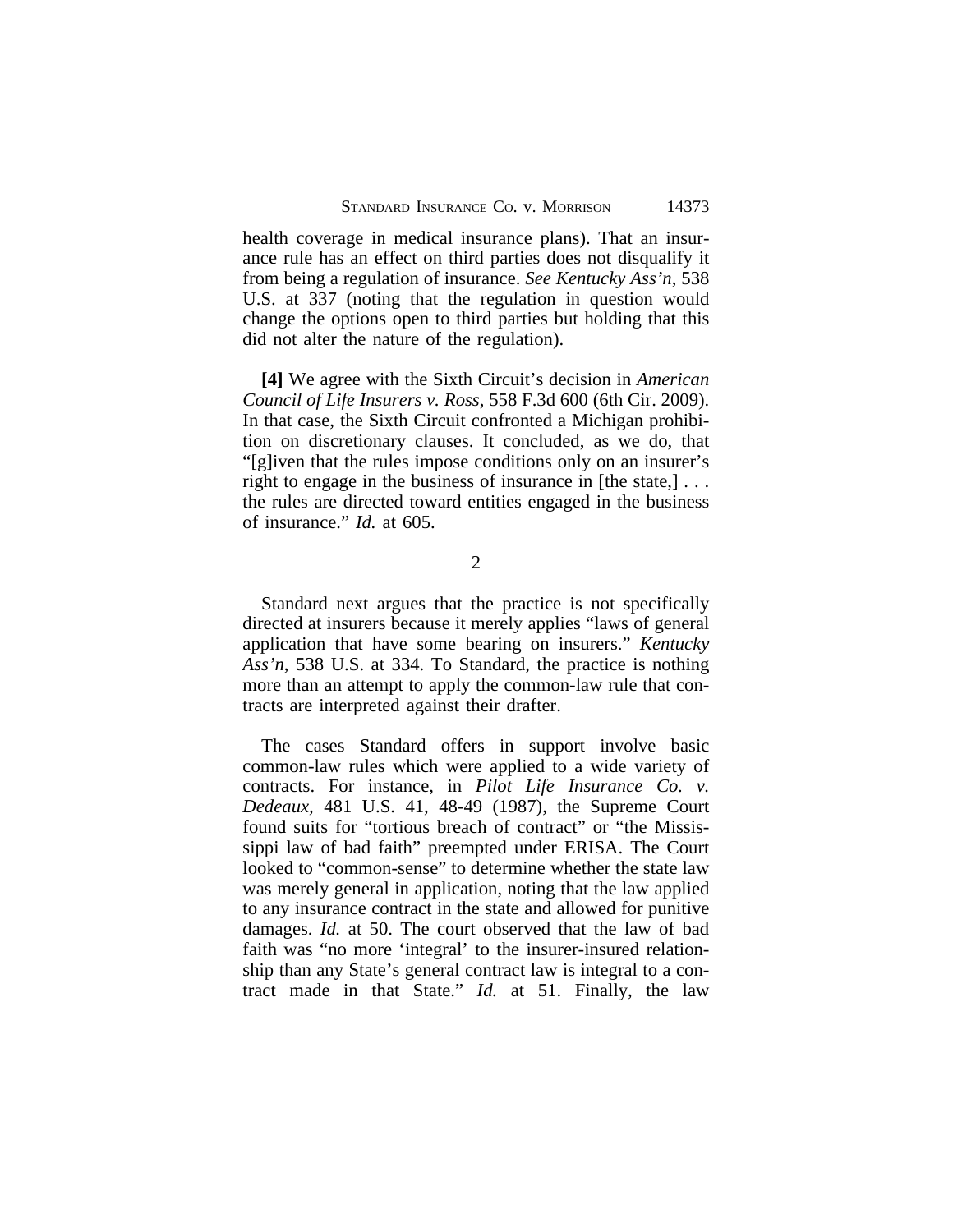"developed from general principles of tort and contract law available in any Mississippi contract case." *Id.* In the end, the Mississippi statute was not applicable because it was preempted by the exclusive remedial provisions of ERISA. *Id*. at 52 (citing 29 U.S.C. § 1132(a)).

Likewise, we held in *Security Life Insurance Co. v. Meyling*, 146 F.3d 1184 (9th Cir. 1998), that certain provisions of California insurance law governing contract recission were preempted. We noted that the provisions at issue could not "be readily distinguished from California's common law" as borne out in cases involving used cars, coin-operated machines, and real estate. *Id.* at 1189.

**[5]** However, the practice here—the disapproval of insurance forms which contain discretionary clauses—is specific to the insurance industry. The practice admittedly achieves some of the same ends as the common-law *contra proferentem* rule. It is, however, unexceptional that most state policies would further somewhat similar conceptions of the public interest. In any event, the state does not require approval of most contracts; its requirement that insurance forms be approved by the Commissioner is an expression of its special solicitude for insurance consumers. Thus, the state's bar on discretionary clauses addresses an insurance-specific problem, because discretionary clauses generally do not exist outside of insurance plans.

This view finds support in *UNUM Life*, which upheld California's notice-prejudice rule as falling under the savings clause. The rule required that an insurer show substantial prejudice before denying a claim based on untimely filing. The court first looked to common sense. 526 U.S. at 368 ("The rule thus appears to satisfy the common-sense view as a regulation that homes in on the insurance industry and does not just have an impact on [that] industry." (internal quotation marks omitted)). The Court rejected the insurer's view "that the notice-prejudice rule [was] merely an industry-specific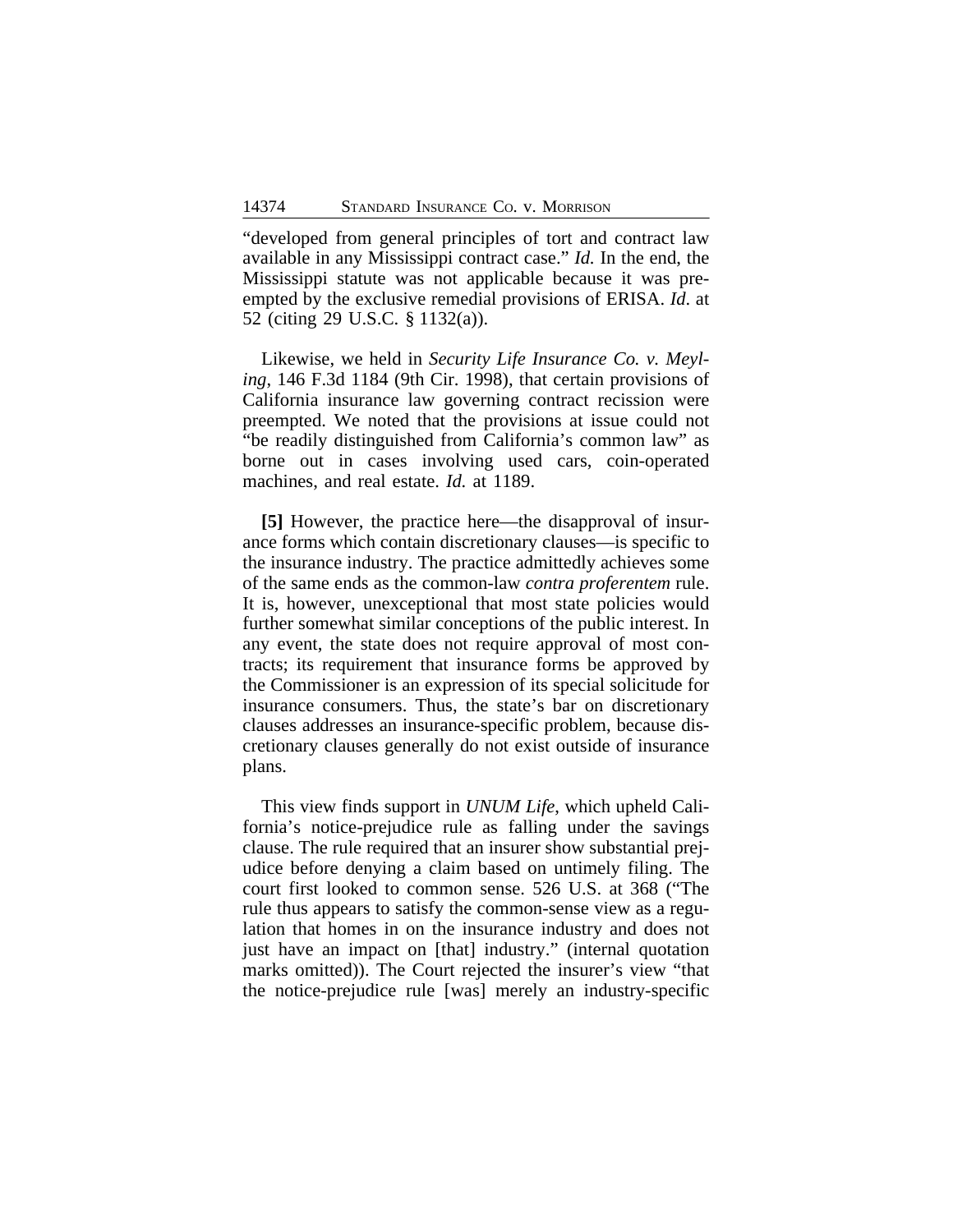application of the general principle that disproportionate forfeiture should be avoided in the enforcement of contracts," stating:

It is no doubt true that diverse California decisions bear out the maxim that "law abhors a forfeiture" and that the notice-prejudice rule is an application of that maxim. But it is an application of a special order, a rule mandatory for insurance contracts, not a principle a court may pliably employ when the circumstances so warrant. . . . In short, the noticeprejudice rule is distinctive most notably because it is a rule firmly applied to insurance contracts, not a general principle guiding a court's discretion in a range of matters.

*Id.* at 369-71 (internal quotation marks and citations omitted).

**[6]** Here, the Commissioner's practice forces all insurers to omit discretionary clauses; it is more than "a principle [which] may [be] pliably employ[ed] when the circumstances so warrant." *Id.* at 371. If it is an application of the general rule that contracts are interpreted against their drafters, it is clearly "an application of a special order." *Id*. Furthermore, the Supreme Court found the "grounding" of the noticeprejudice rule "in policy concerns specific to the insurance industry" to be "key" to its decision. *Id.* at 372. Likewise, Morrison's practice is grounded in policy concerns specific to the insurance industry, such as ensuring fair treatment of claims by insurers with potential conflicts of interest. It is indeed directed at insurance companies.

B

1

Turning now to the second *Kentucky Ass'n* prong, Standard asserts that the disapproval of discretionary clauses does not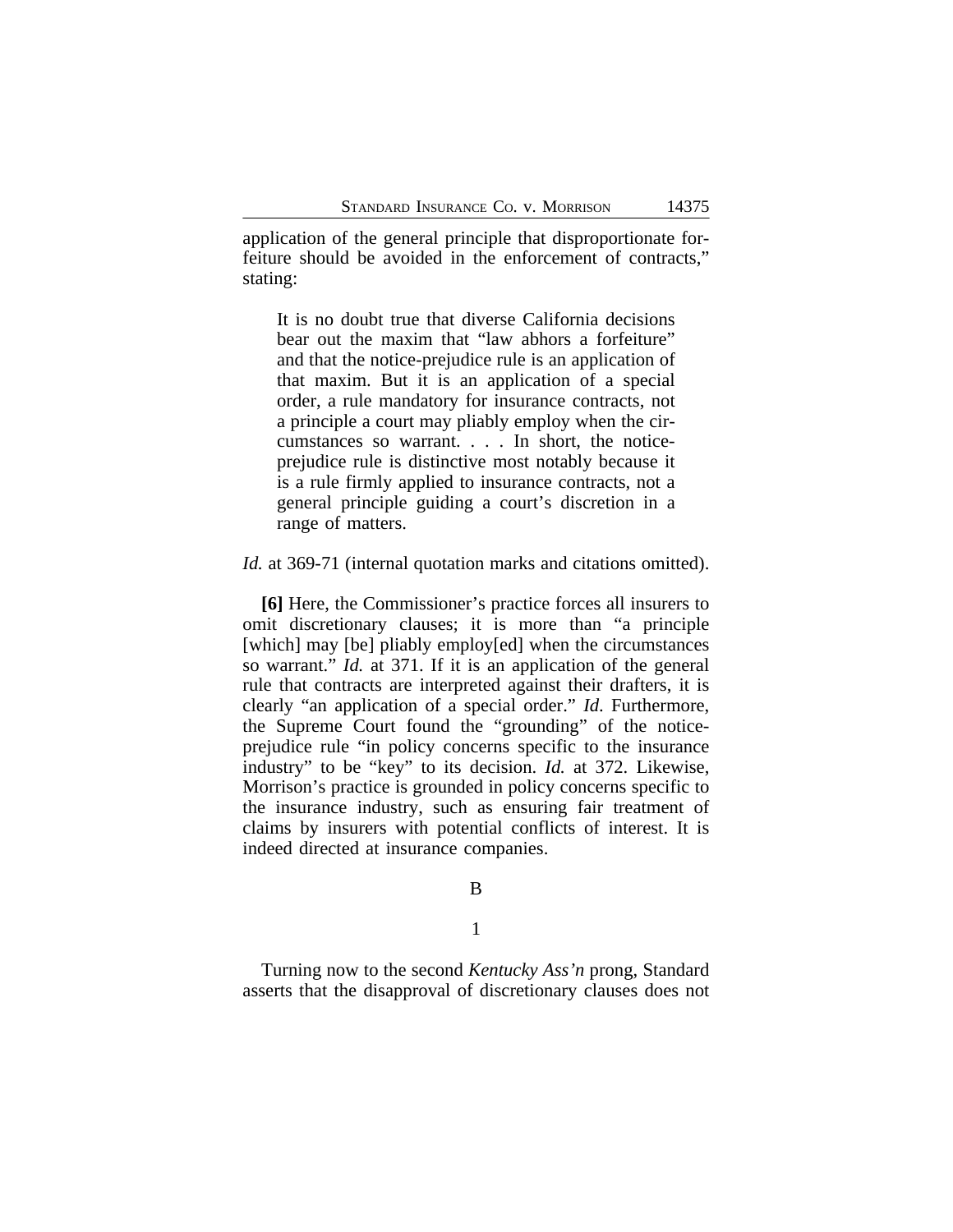substantially affect the risk pooling arrangement. *See Kentucky Ass'n*, 538 U.S. at 338. Insurance companies' core function is to accept a number of risks from policyholders in exchange for premiums. Some of the risks accepted will result in actual losses. Risk pooling involves spreading losses "over all the risks so as to enable the insurer to accept each risk." *Union Labor Life Ins. Co. v. Pireno*, 458 U.S. 119, 127-28 & n.7 (1982). By receiving a large number of relatively small premiums, the insurer can afford to compensate the few insureds who suffer losses. In this way, the insured no longer bears more than a small amount of his own risk—it has been transferred into a common pool into which all members of the pool contribute by paying premiums.

**[7]** The requirement that insurance regulations substantially affect risk pooling ensures that the regulations are targeted at insurance practices, not merely at insurance companies. *See Kentucky Ass'n*, 538 U.S. at 338 (noting that, absent the risk pooling requirement, "any state law aimed at insurance companies could be deemed a law that regulates insurance" (internal quotation marks omitted)). For instance, a state law requiring insurers to pay their janitors twice the minimum wage would not regulate insurance because it would have no effect on the risk-pooling relationship between insurers and the insured. *Id.* Standard argues for a definition of risk pooling that it claims is used in the insurance industry. According to such definition, risk is pooled at the time the insurance contract is made, not at the time a claim is made. "Administrative factors" such as "claim investigations, the appeals process, and litigation" can "affect amounts paid to insureds under [a] policy," but are outside of the risk pooling arrangement. We cannot accept such narrow conception, as a review of the Supreme Court's case law demonstrates that risk pooling extends to a much wider variety of circumstances than Standard's definition would suggest.

For instance, in *Kentucky Ass'n*, the state passed an "Any Willing Provider" ("AWP") statute, which forbade insurance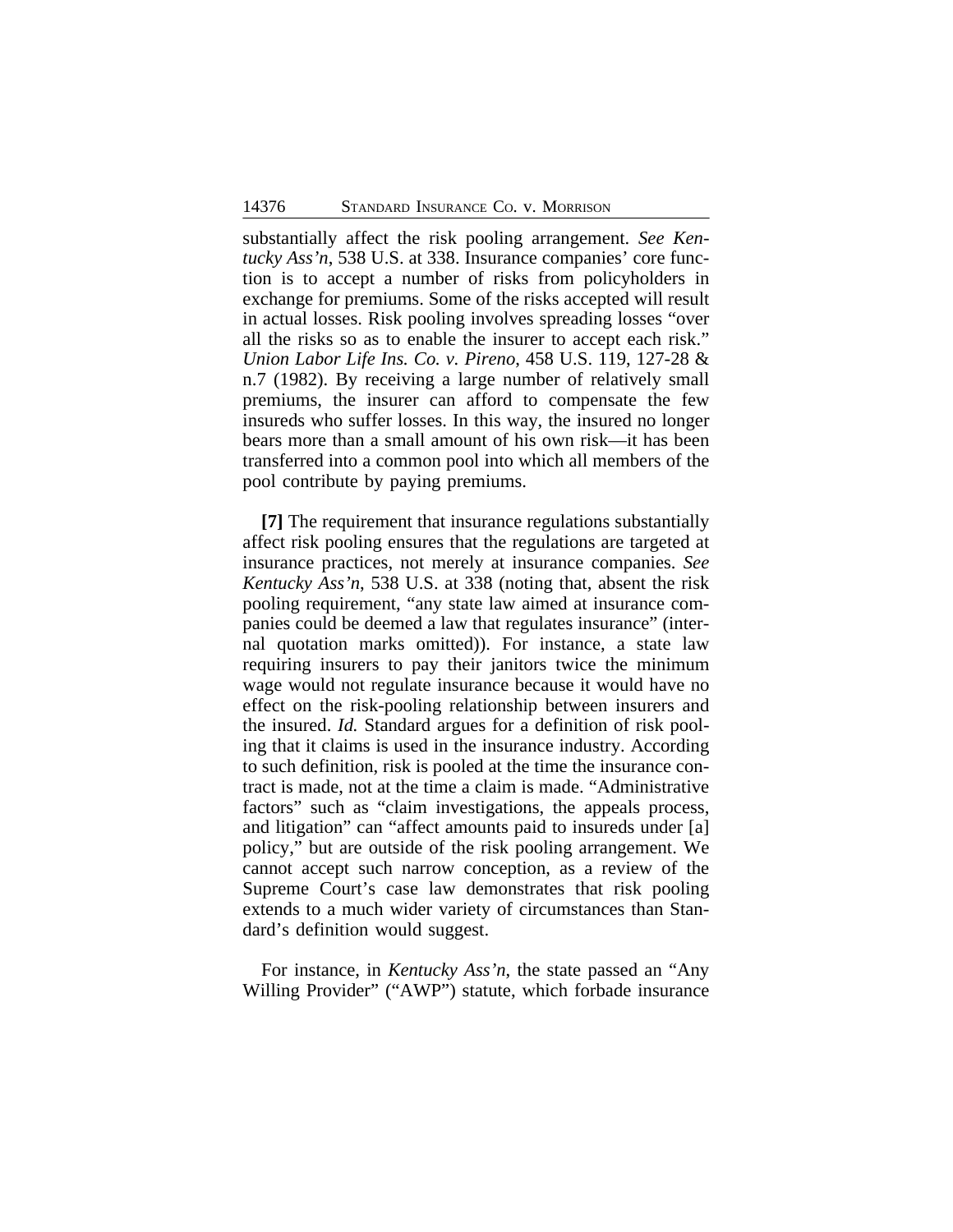companies from discriminating against any doctor who is willing to meet the terms and conditions of the health plan. *Id.* at 331-32. This was enough to affect risk pooling substantially: "[b]y expanding the number of providers from whom an insured may receive health services, AWP laws alter the scope of permissible bargains between insurers and insureds . . . . No longer may Kentucky insureds seek insurance from a closed network of health-care providers in exchange for a lower premium." *Id.* at 338-39. Accordingly, the "AWP [rule] substantially affect[ed] the type of risk pooling arrangements that insurers may offer." *Id.* at 339.

**[8]** Montana insureds may no longer agree to a discretionary clause in exchange for a more affordable premium. The scope of permissible bargains between insurers and insureds has thus narrowed. The Supreme Court has repeatedly upheld similar scope-narrowing regulations. *See, e.g.*, *Rush Prudential*, 536 U.S. at 355 (scope of permissible bargains narrowed in that consumers could not agree to waive independent review of a medical decision); *UNUM Life*, 526 U.S. at 358 (scope narrowed in that insureds cannot reject noticeprejudice rule); *Metro. Life*, 471 U.S. at 724 (denying insureds the ability to accept plans without minimum mentalhealth coverage). The Sixth Circuit, furthermore, recently upheld a prohibition on discretionary clauses nearly identical to that in this case, reasoning that "Michigan's rules substantially affect the risk-pooling arrangement between insurers and insureds because they alter the scope of permissible bargains between insurers and insureds." *Ross*, 558 F.3d at 606 (internal quotations omitted).

**[9]** As the district court put it: "Like the notice-prejudice rule at issue in *UNUM*, Morrison's disapproval of discretionary clauses 'dictates to the insurance company the conditions under which it must pay for the risk it has assumed.' " *Std. Ins. Co. v. Morrison*, 537 F. Supp. 2d 1142, 1151 (D. Mont. 2008) (quoting *Kentucky Ass'n*, 538 U.S. at 339 n.3). One could go even further: consumers can be reasonably sure of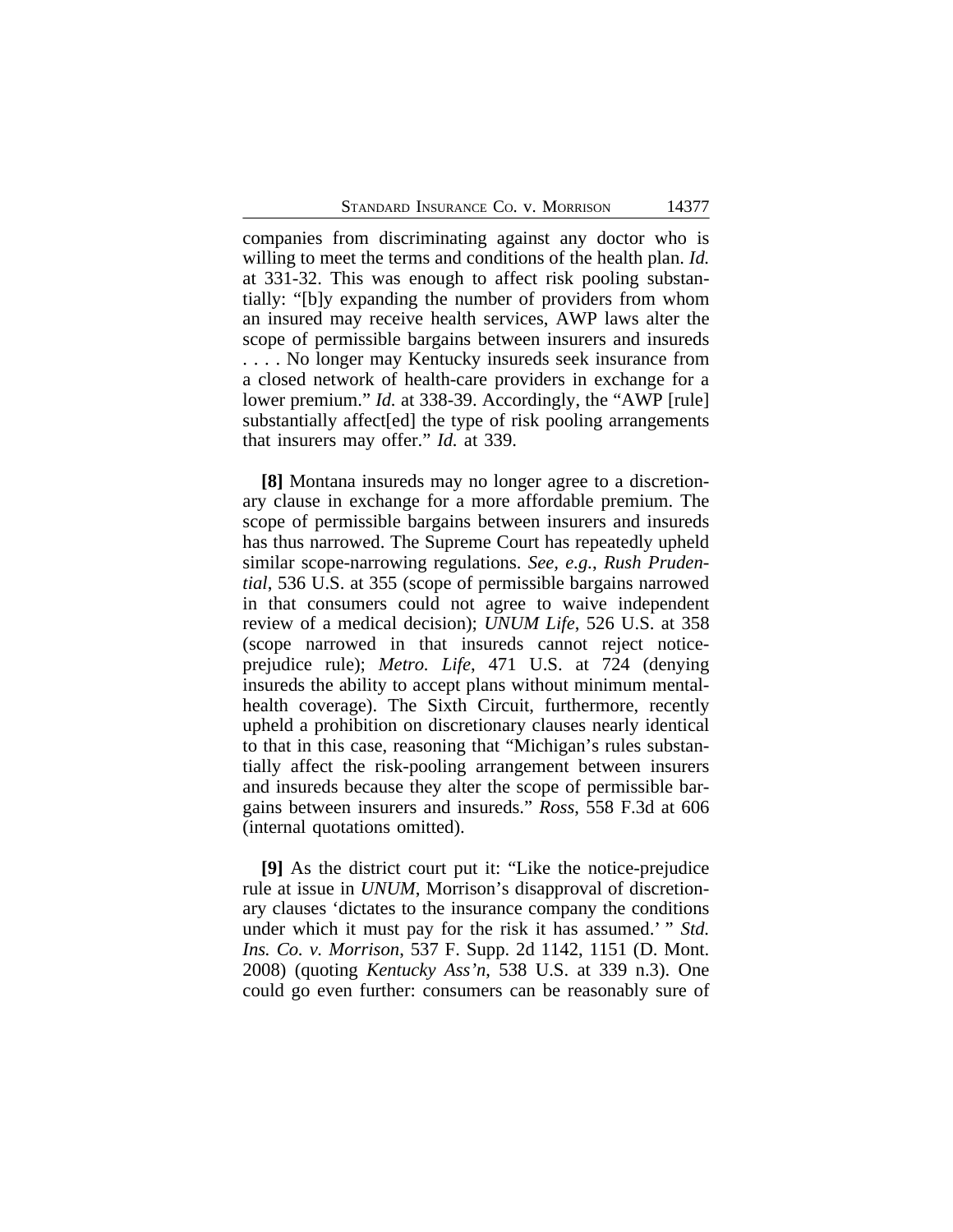claim acceptance only when an improperly balking insurer can be called to answer for its decision in court. By removing the benefit of a deferential standard of review from insurers, it is likely that the Commissioner's practice will lead to a greater number of claims being paid. More losses will thus be covered, increasing the benefit of risk pooling for consumers.

Standard next asserts that "[r]isk does not concern 'legal risks' borne by the insured or insurer, such as the availability of extra-contractual remedies." It may well be true that risk pooling does not contemplate damages for a bad faith breach of contract, *see Pilot Life*, 481 U.S. at 50, or factor in the burden of contract misrepresentations, *see Meyling*, 146 F.3d at 1189; *see also Provident Life & Accident Co. v. Sharpless*, 364 F.3d 634 (5th Cir. 2004). However the only risk at issue here is the risk of the insured's becoming disabled—the risk that the insurance company has contracted for, not a 'legal risk' created by state tort law or contract law. The Commissioner's practice merely alters the terms by which the presence or absence of the insured contingency is determined. It indeed affects the risk pooling arrangement.

C

**[10]** Accordingly, the Commissioner's practice is "specifically directed toward entities engaged in insurance," *Kentucky Ass'n*, 538 U.S. at 342, and it "substantially affect[s] the risk pooling arrangement between the insurer and the insured," more so than other laws which have been upheld by the Supreme Court. The practice of disapproving discretionary clauses is thus saved from preemption under 29 U.S.C. § 1144(a) by the savings clause in section 1144(b).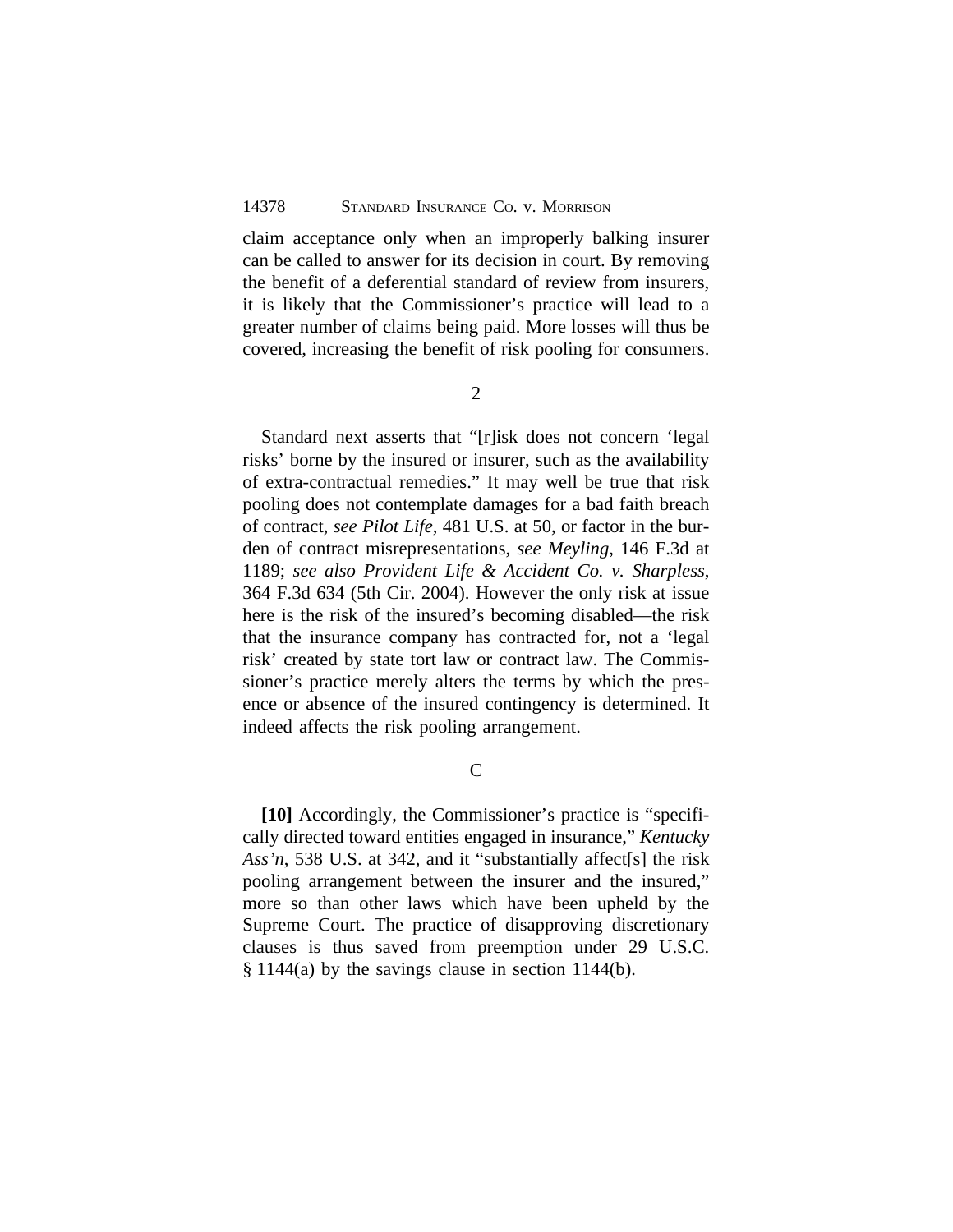# III

## A

ERISA provides an exclusive remedial scheme for insureds who have been denied benefits. 29 U.S.C. § 1132(a). An insured may sue "to recover benefits due to him under the terms of his plan, to enforce his rights under the terms of the plan, or to clarify his rights to future benefits under the terms of the plan." *Id.* § 1132(a)(1)(B). He may also seek an injunction or other appropriate equitable relief to enforce the provisions of ERISA or of the plan. *Id.*  $\S 1132(a)(3)$ .

**[11]** Standard asserts that the Commissioner's practice conflicts with this exclusive scheme. As the Supreme Court has stated:

[T]he detailed provisions of § [1132](a) set forth a comprehensive civil enforcement scheme that represents a careful balancing of the need for prompt and fair claims settlement procedures against the public interest in encouraging the formation of employee benefit plans. The policy choices reflected in the inclusion of certain remedies and the exclusion of others under the federal scheme would be completely undermined if ERISA-plan participants and beneficiaries were free to obtain remedies under state law that Congress rejected in ERISA.

*Aetna Health v. Davila*, 542 U.S. 200, 208-09 (2004) (quoting *Pilot Life*, 481 U.S. at 54). Accordingly, "any state-law cause of action that duplicates, supplements, or supplants the ERISA civil enforcement remedy conflicts with the clear congressional intent to make the ERISA remedy exclusive and is therefore pre-empted." *Aetna Health*, 542 U.S. at 209.

In *Aetna Health*, the Court declared preempted a state law which allowed insureds to receive damages when insurers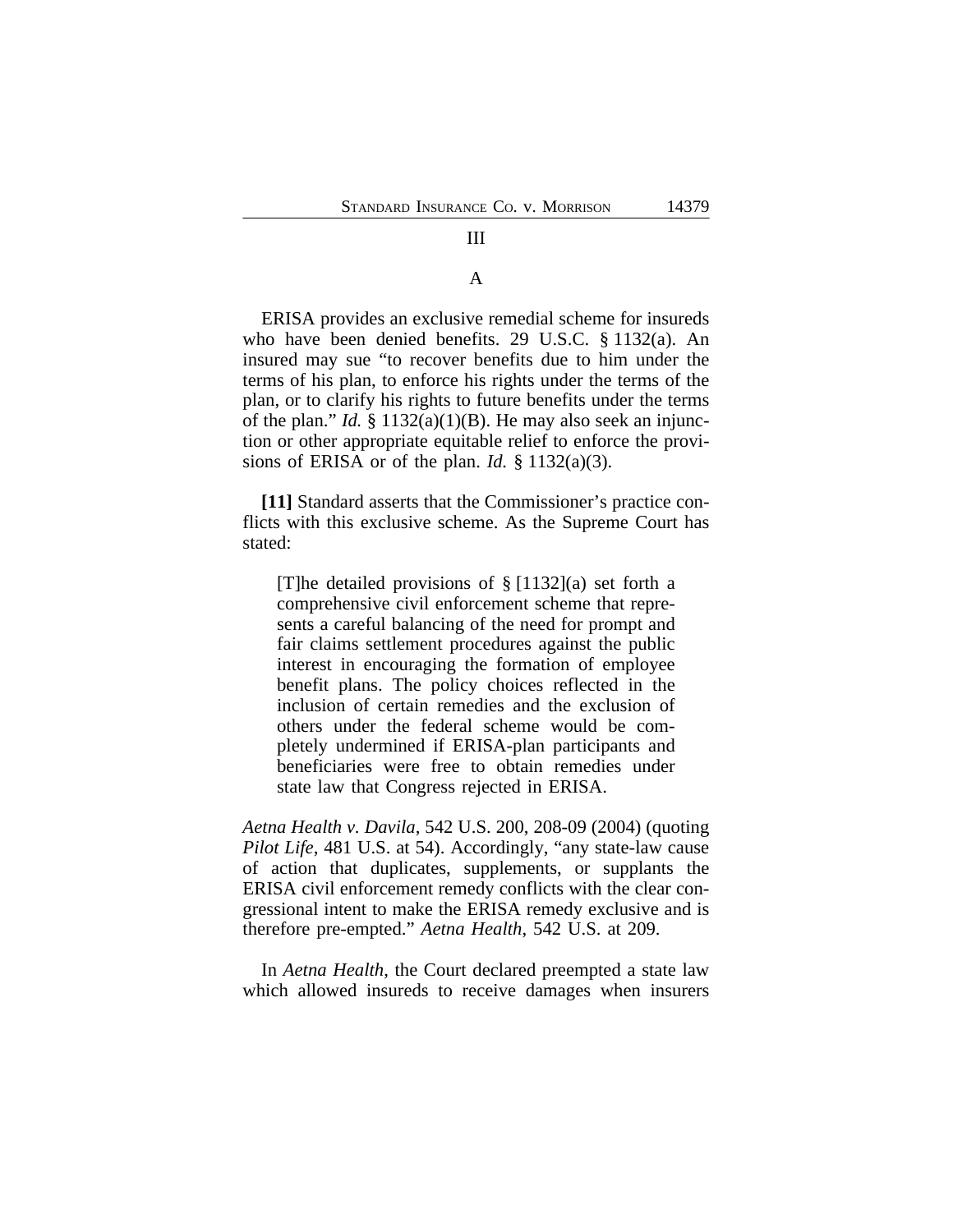failed to " 'exercise ordinary care when making health care treatment decisions.' " *Id.* at 205 (quoting Tex. Civ. Prac. & Rem. Code Ann. § 88.002 (1997)). ERISA already provides several remedies for disgruntled litigants, including preliminary injunctions and restitution under 29 U.S.C. § 1132(a)(1)(B). *Aetna Health*, 542 U.S. at 211. However, only the value of the lost claim is recoverable under the statutory remedies. Because the state statute allowed for recovery of a greater scope of damages, it upset "the careful balancing" Congress engaged in when crafting the "limited remedies under ERISA"; the state law may have "ensur[ed] fair and prompt enforcement of rights" but at the cost of discouraging employers from creating plans. *Id.* at 215 (internal quotation marks omitted). The state could not second-guess Congress's weighing of these factors by allowing for enhanced recoveries.

**[12]** Here, however, there is no additional remedy. Insureds may only recover the value of the denied claim from their insurers. The practice neither "authorize[s] any form of relief in state courts" nor "serve[s] as an alternate enforcement mechanism[ ] outside of ERISA's civil enforcement provisions." *Am. Council of Life Ins.*, 558 F.3d at 607; *see also Aetna Health*, 542 U.S. at 218 ("[E]ven a state law . . . regulating insurance will be pre-empted if it provides a separate vehicle to assert a claim for benefits outside of, or in addition to, ERISA's remedial scheme." (internal quotation marks omitted)). While it is true that the Commissioner's practice will lead to de novo review in federal courts, this is hardly foreign to the ERISA statute. Indeed, de novo review is the default standard of review in an ERISA case. *Firestone Tire*, 489 U.S. at 115. Because the practice merely forces ERISA suits to proceed with their default standard of review, it cannot be said to "duplicate" [ ]," "supplement" [ ]," or "supplant" [ ]" the ERISA remedy. *Aetna Health*, 542 U.S. at 209. Since it adds nothing the ERISA scheme does not already contemplate, the practice is distinguishable from cases in which a state attempts to meld a new remedy to the ERISA frame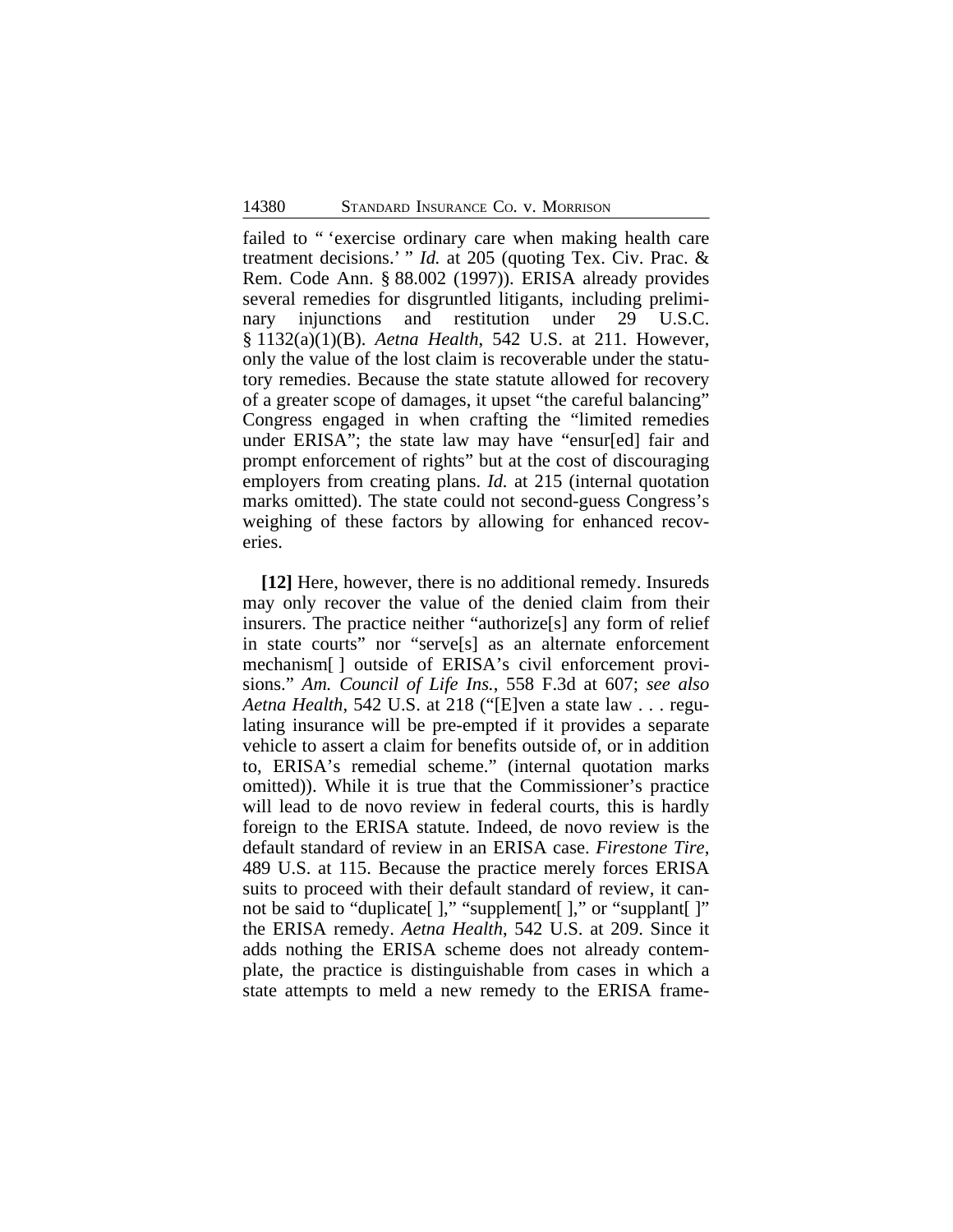work. *See id.* at 215; *cf. Pilot Life*, 481 U.S. at 50; *Ingersoll-Rand v. McClendon*, 498 U.S. 133 (1990) (declaring preempted a state law claim for mental anguish and future lost wages for a discharge in violation of ERISA).

B

Finally, Standard argues that a state's forbidding discretionary clauses is inconsistent with the purpose and policy of the ERISA remedial system, which emphasizes a balance between protecting employees' right to benefits and incentivizing employers to offer benefit plans. It relies on the Supreme Court's decision in *Metropolitan Life Insurance Co. v. Glenn*, 128 S. Ct. 2343 (2008). There, the Court noted that a conflict of interest exists when the entity determining eligibility for benefits also bears the financial burden of paying for them. *Id.* at 2348. However, the Court rejected a call to repudiate *Firestone Tire* and instead retained the abuse-ofdiscretion standard (albeit tempered by consideration of the conflict), saying that it "would [not] overturn *Firestone* by adopting a rule that in practice could bring about near universal review by judges *de novo—i.e.*, without deference—of the lion's share of ERISA plan claims denials." *Id.* at 2350. "Had Congress intended such system," the Court continued, "it would not have left to the courts the development of review standards but would have said more on the subject." *Id.*; *see also Taft v. Equitable Life Assurance Soc'y*, 9 F.3d 1469, 1472 (9th Cir. 1993) ("Nothing in the legislative history suggests that Congress intended that federal district courts would function as substitute plan administrators."); *cf. also Varity Corp. v. Howe*, 516 U.S. 489, 497 (1996) (noting that "courts may have to take account of competing congressional purposes, such as . . . [Congress's] desire not to create a system that is so complex that administrative costs, or litigation expenses, unduly discourage employers from offering [employee] welfare plans in the first place.").

Accordingly, we must balance ERISA's preemptive scope with its "antiphonal" acceptance of state insurance regulation.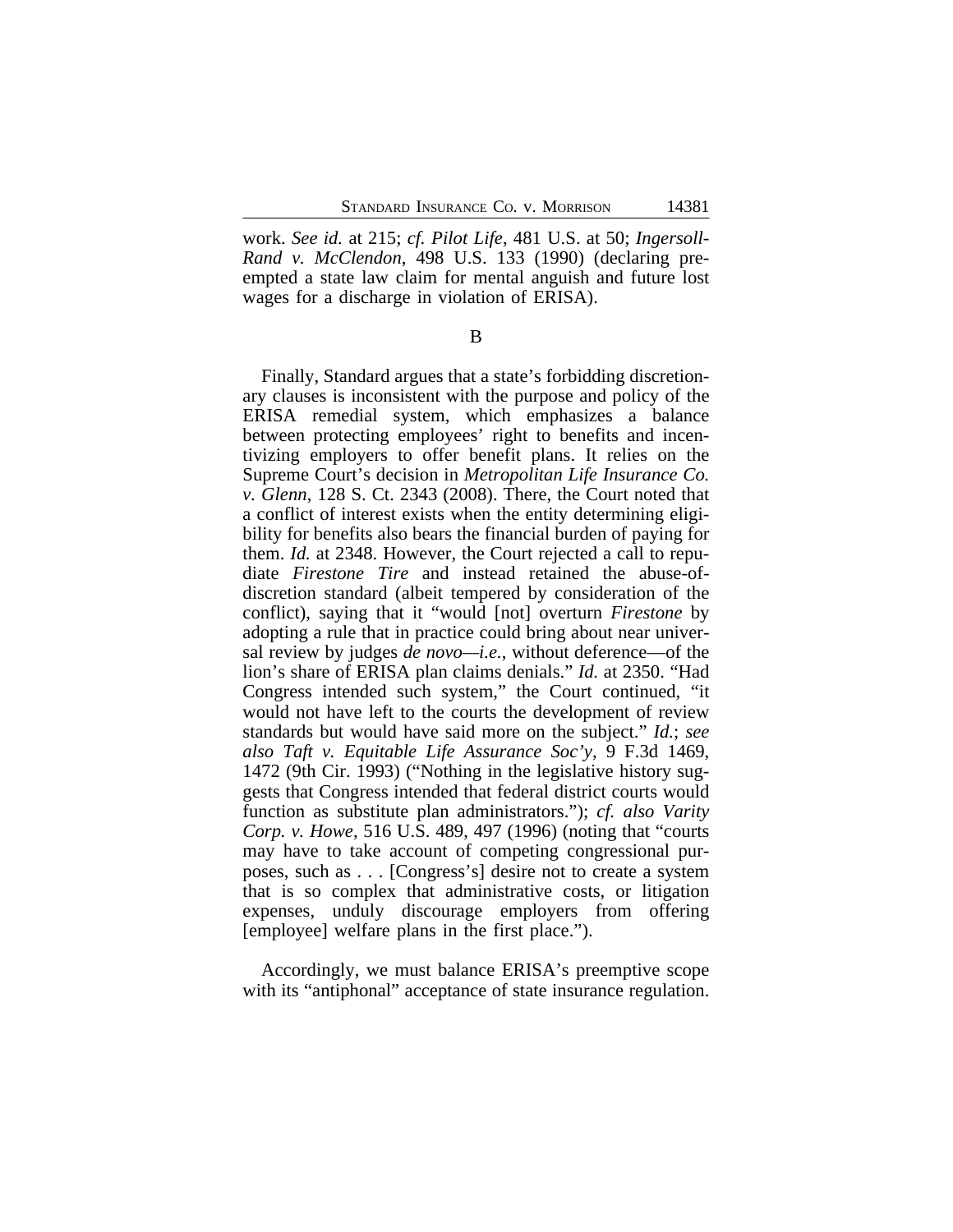*Rush Prudential*, 536 U.S. at 364. *Glenn* involved an exercise of the Court's power to make federal common law, as evidenced by its frequent reference to trust law and the absence of any applicable state insurance regulation. The Court's refusal to create a system of universal de novo review does not necessarily mean that states are categorically forbidden from issuing insurance regulations with such effect. After all, the states have retained power to institute quite a number of rules affecting ERISA plans pursuant to their savings clause powers. *See, e.g.*, *Kentucky Ass'n*, 538 U.S. at 329; *Rush Prudential*, 536 U.S. at 355; *UNUM Life*, 526 U.S. at 358; *Metro. Life*, 471 U.S. at 724.

The effect of disapproving discretionary clauses on ERISA plans is unclear. The *Firestone Tire* Court noted concerns "that a *de novo* standard would contravene the spirit of ERISA because it would impose much higher administrative and litigation costs and therefore discourage employers from creating benefit plans," but found them insufficient to justify a departure from a de novo standard where there was no discretionary clause*. Firestone Tire*, 489 U.S. at 114-15. *Firestone Tire* and *Glenn* read together may suggest that Congress would prefer a system in which many if not most cases were reviewed for an abuse of discretion. Yet, *Firestone Tire*'s explicit acceptance of the de novo standard, coupled with *Glenn*'s acknowledgment that the conflict of interest could prove "of great importance" in some cases, 128 S. Ct. at 2351, indicates that highly deferential review is not a cornerstone of the ERISA system.

Indeed, the Supreme Court has said as much. In *Rush Prudential*, the insurer argued that deferential review was a "substantive rule intended to be preserved by the system of uniform enforcement." 536 U.S. at 384. The Court made quick work of this argument: "Whatever the standards for reviewing benefit denials may be, they cannot conflict with anything in the text of the statute, which we have read to require a uniform judicial regime of categories of relief and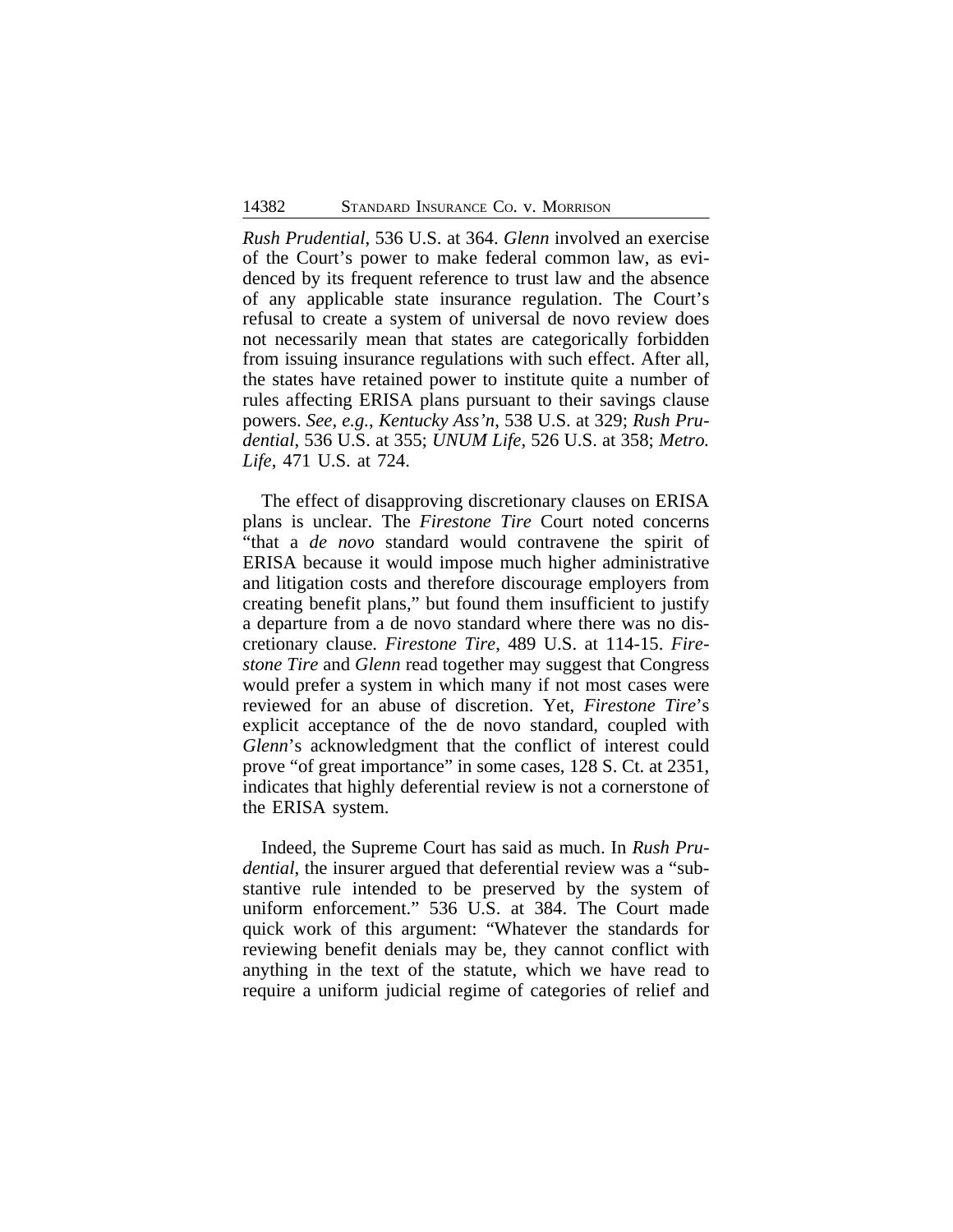standards of primary conduct, not a uniformly lenient regime of reviewing benefit determinations." *Id.* at 385.

C

**[13]** Instead, the Court stated that it was perfectly appropriate for the state to "eliminate[ ] whatever may have remained of a plan sponsor's option to minimize scrutiny of benefit denials." *Id.* at 387. In *Rush Prudential*, the state had "eliminat[ed] an insurer's autonomy to guarantee terms congenial to its own interests" by requiring an independent medical review when the patient's doctor and the HMO disagreed about medical necessity. *Id.* That, however, was merely "the stuff of garden variety insurance regulation through the imposition of standard policy terms." *Id.* And ensuring a level playing field for claims is at the heart of the state's power to regulate insurance: "[i]t is . . . hard to imagine," said the Court, "a reservation of state power to regulate insurance that would not be meant to cover restrictions of the insurer's advantage in this kind of way." *Id.*

**[14]** Here, the Commissioner has likewise forbidden insurers from inserting terms which tip the balance in their favor. Although this creates disuniformities in the regime of rights and remedies under ERISA,

[s]uch disuniformities . . . are the inevitable result of the congressional decision to save local insurance regulation. Although we have recognized a limited exception from the saving clause for alternative causes of action and alternative remedies . . . , we have never indicated that there might be additional justifications for qualifying the clause's application. . . . [*F*]*urther limits on insurance regulation preserved by ERISA are unlikely to deserve recognition.*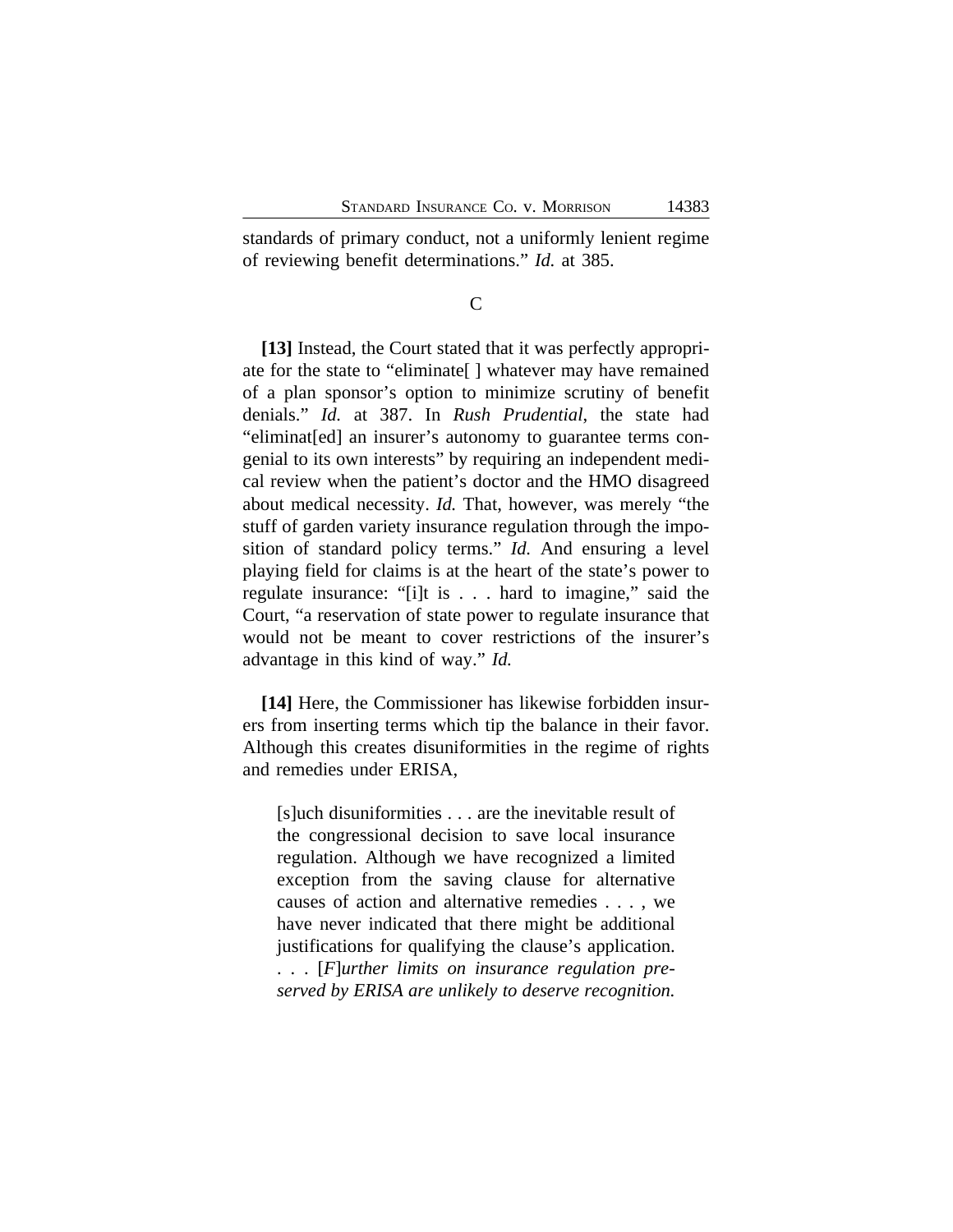#### *Id.* at 381 (emphasis added) (internal citation omitted).**<sup>2</sup>**

**[15]** We decline to create an additional exception from the savings clause here. Like the regulatory scheme in *Rush Prudential*, the Commissioner's practice "provides no new cause of action under state law and authorizes no new form of ultimate relief." *Id.* at 379. The *Rush Prudential* court emphasized that the scheme in that case "does not enlarge the claim beyond the benefits available" and does not grant relief other than "what ERISA authorizes in a suit for benefits under § 1132(a)." *Id.* Neither does the Commissioner's practice.

**[16]** In a way, the Commissioner's practice is considerably more consistent with ERISA policy than was the scheme in *Rush Prudential*. Dissenting in that case, Justice Thomas argued that the independent review was "wholly destructive of Congress's expressly stated goal of uniformity." *Id.* at 400 (Thomas, J., dissenting). In response, the Court noted the limited nature of the review, denying that it was functionally a state-created arbitration system. *See id.* at 383-84 (majority op.). In the case at bar, the ultimate decisionmaking entity the federal district court—is the one foreseen by Congress and not a creature of state law. The familiar processes of the federal courts—the Federal Rules of Civil Procedure and the like —still control the proceeding. And although the Commissioner's practice may force a neutral standard of review, that standard has long been accepted as an appropriate one for ERISA litigation. Given the acceptability of the decisionmaker, the decisional process, and the standard of review, it cannot be said that the Commissioner's practice requires "procedures so elaborate, and burdens so onerous, that they might undermine

**<sup>2</sup>**The insurance company in *Rush Prudential* argued "for going beyond *Pilot Life*, making the preemption issue here one of degree, whether the state procedural imposition interferes unreasonably with Congress's intention to provide a uniform federal regime of 'rights and obligations' under ERISA." *Id.* at 381. At its core, Standard's argument is of the same order, although it focuses less on disuniformity than on Congress's intent to control administrative and litigation costs.